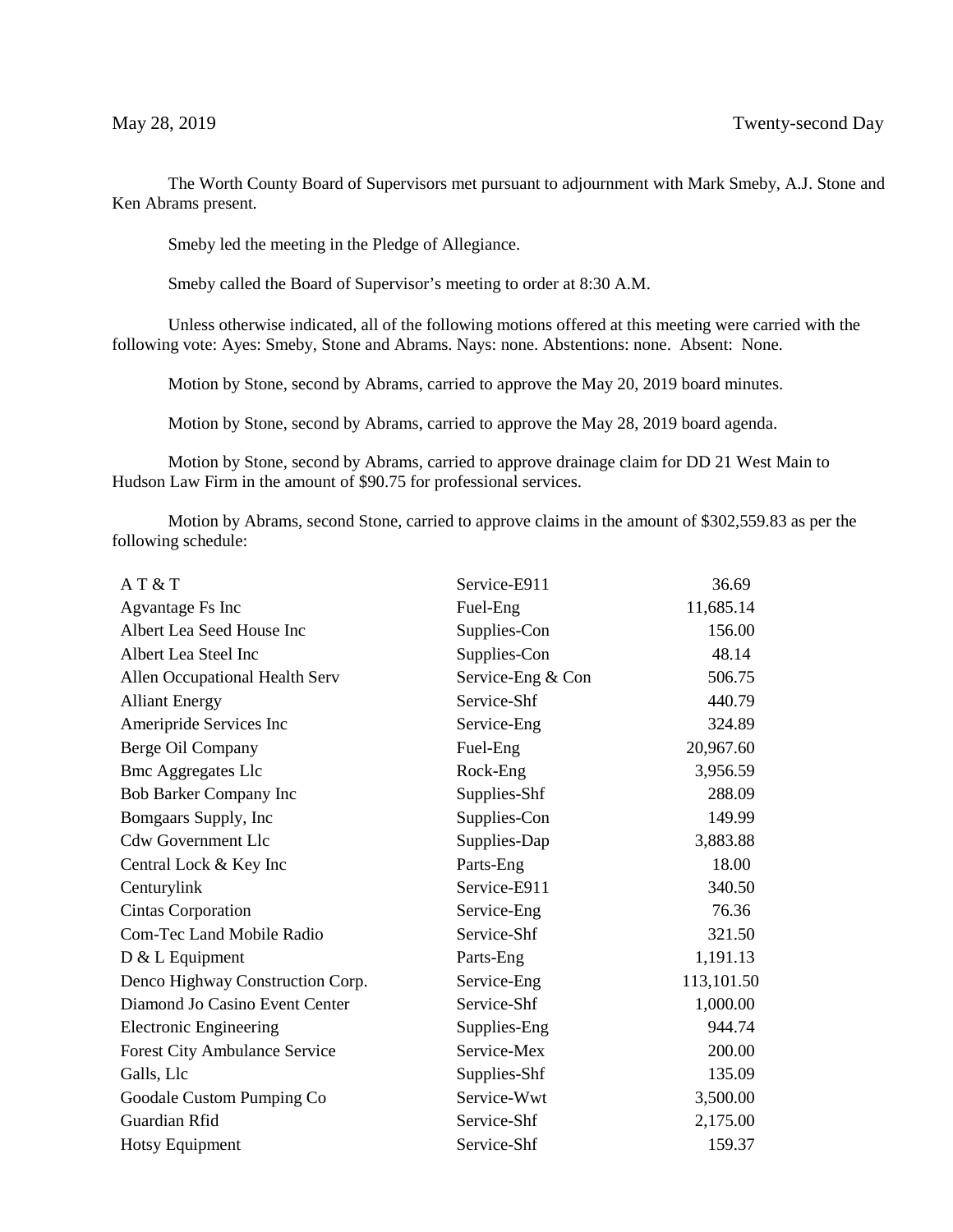| Ia County Recorders Assn              | Service-Rec       | 1,576.83  |
|---------------------------------------|-------------------|-----------|
| Ia Dot                                | Edu-Eng           | 120.00    |
| <b>Iccs</b>                           | Dues-Con          | 1,500.00  |
| <b>Injectech Diesel Service</b>       | Parts-Eng         | 69.57     |
| Interstate Batteries Of Upper Iowa    | Supplies-Eng      | 721.39    |
| J & J Machining Welding & Fabricating | Supplies-Eng      | 214.53    |
| Jacob Hanson                          | Reimb-Trs         | 670.80    |
| Jerry Hopperstad                      | Service-Asr       | 313.92    |
| Jesse Luther                          | Reimb-Shf         | 19.87     |
| <b>Joel Rohne</b>                     | Mileage-It/Gis    | 354.96    |
| Joe's Collision & Performance Inc     | Service-Shf       | 175.77    |
| Keltek Inc                            | Service-Dap       | 75,698.68 |
| <b>Knudtson Automotive Service</b>    | Service-Shf       | 678.28    |
| <b>Lawson Products Inc</b>            | Parts-Eng         | 249.20    |
| Lea Mobile Glass Inc                  | Parts-Eng         | 442.64    |
| Liberty Tire Recycling Llc            | Service-Eng       | 897.07    |
| <b>Manly Junction Signal</b>          | Service-Sup & Eng | 414.72    |
| Marco Technologies Llc                | Service-Shf       | 149.44    |
| Margie Butler                         | Reimb-Shf         | 22.11     |
| Martin Marietta Materials Inc         | Rock0eng          | 1,398.05  |
| <b>Mason City Fire And Rescue</b>     | Service-Shf       | 1,111.83  |
| Menards Inc                           | Supplies-Eng      | 29.99     |
| Midwest Pipe Supply Inc               | Supplies-Eng      | 925.00    |
| Mike Romig                            | Service-Asr       | 341.76    |
| Niacc                                 | Edu-Phd           | 6.00      |
| Niacog                                | Service-Tra       | 1,575.88  |
| Northwood Anchor Inc                  | Service-Sup & Eng | 546.32    |
| <b>Patrick Mathahs</b>                | Service-San       | 500.00    |
| Peopleservice Inc                     | Service-Wat & Wwt | 15,798.49 |
| <b>Pinnacle Quality Insight</b>       | Service-Phd       | 154.50    |
| Plunkett's Pest Control Inc           | Service-Ema       | 30.00     |
| R80 Llc                               | Fuel-Eng          | 90.70     |
| Reinhart Food Service Llc             | Suppliess-Shf     | 659.83    |
| Scott Madsen                          | Service-Asr       | 314.93    |
| <b>Sharrow Lifting Products</b>       | Service-Eng       | 915.90    |
| Shield Technology Corporation         | Service-Shf       | 12,525.00 |
| <b>Staples Credit Plan</b>            | Supplies          | 193.12    |
| <b>State Hygienic Laboratory</b>      | Service-San       | 205.00    |
| Teresa Olson                          | Mileage-Rec       | 25.52     |
| <b>Trading Post</b>                   | Parts-Eng         | 37.89     |
| <b>U S Postal Service</b>             | Postage-Aud       | 55.00     |
| Us Cellular                           | Service-Eng       | 26.79     |
| Vanguard Appraisals Inc               | Service-Asr       | 240.00    |
| Ver Helst Snyder Drug                 | Supplies-Con      | 99.49     |
| Verizon Wireless                      | Service-Eng       | 493.64    |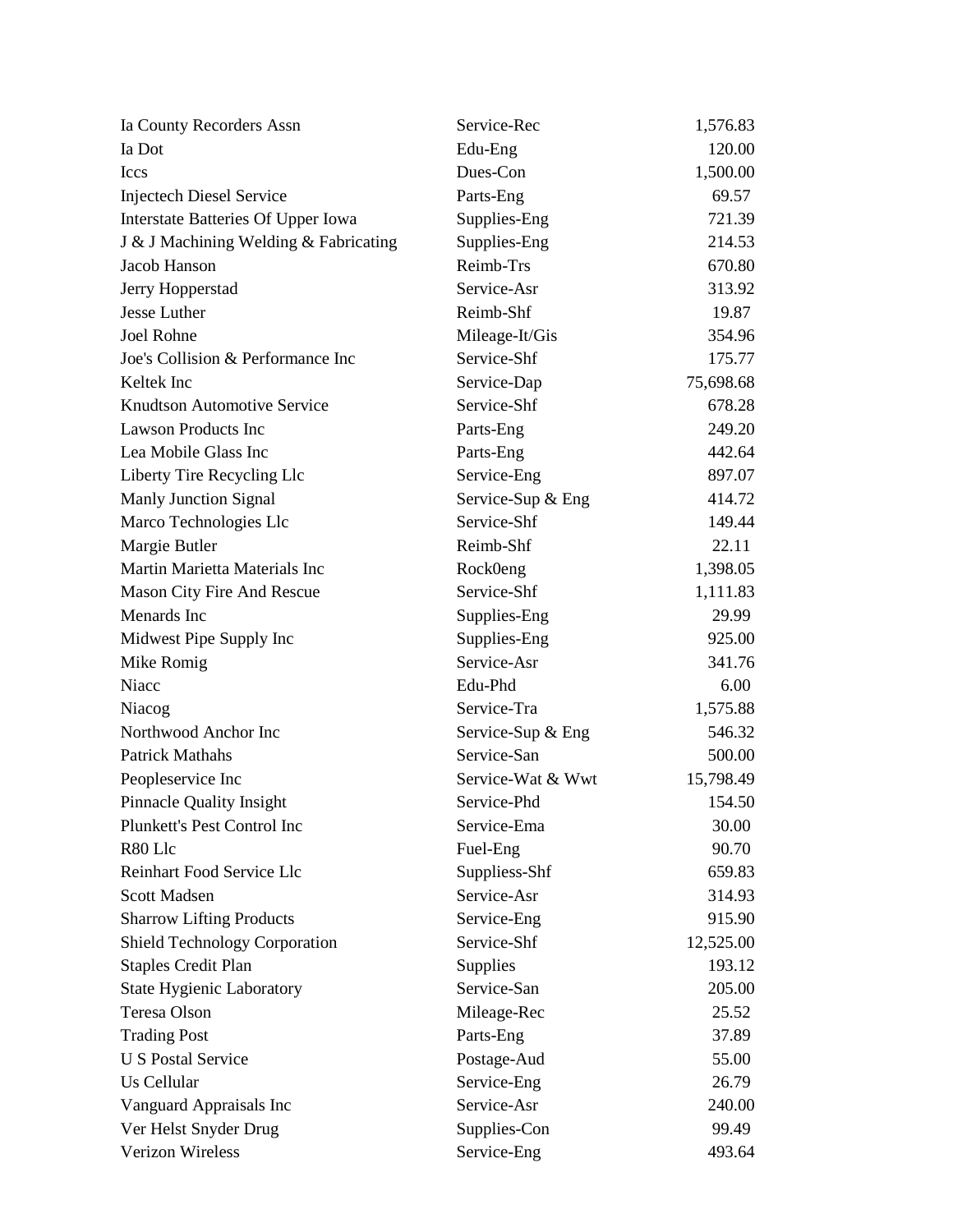| Visa                         | Service-Shf        | 3,132.94   |
|------------------------------|--------------------|------------|
| Windstream                   | Service-Eng        | 14.14      |
| Worth Co Sheriff Petty Cash  | Postage-Shf        | 65.85      |
| Worth County Cons Foundation | Postage-Con        | 55.00      |
| Worth County Sheriff         | Reimb-Shf          | 10.00      |
| Worth Lumber Co.             | Parts-Eng          | 101.48     |
| Ziegler Inc                  | Parts-Eng          | 10,982.27  |
|                              | <b>Grand Total</b> | 302,559.83 |

Motion by Abrams, second by Stone, carried to authorize Board Chair to sign Dearborn National dental plan letter terminating the Group Dental Policy effective at fiscal yearend.

Motion by Abrams, second by Stone, carried to authorize Board Chair to sign Delta Dental of Iowa Group Dental Benefits Certificate and acceptance of the dental plan.

Motion by Abrams, second by Smeby, to approve the revised employee handbook effective July 1, 2019. Ayes: Abrams, Smeby Nays: Stone Abstentions: None Absent: None Motion carried.

Motion by Abrams, second by Stone, carried to approve payroll eligibility verification for Callie Flattum at \$38,575/year as submitted by the treasurer, Alex Shoger at \$15/hour(seasonal) as submitted by conservation; and salary changes for John Smith at \$58,065.14/year, Dennis Paulson at \$52,675.76/year and Jesse Luther at \$60,170.45/year as submitted by the sheriff.

Motion by Stone, second by Abrams, carried to approve the cigarette license for Diamond Jo Casino and The Jo Stop.

Motion by Abrams, second by Stone, carried to recess regular session.

Motion by Stone, second by Abrams, carried to open the public hearing for the FY18/19 Budget Amendment at 9:00 A.M. Worth County Auditor explained the amendments being made to the current budget. Public comment was heard.

Motion by Abrams, second by Stone, carried to close the public hearing at 9:04 A.M.

Motion by Abrams, second by Stone, carried to reconvene the regular session.

Motion by Abrams, second by Stone, carried to approve Resolution #2019.05.28

## **RESOLUTION 2019.05.28 Amend Fiscal Year 2018/19 Worth County Budget**

**WHEREAS,** RESOLUTION #2019.05.28.02 Amends Fiscal Year 2018-2019 Worth County Budget as was published in official County newspapers (Northwood Anchor and Manly Junction Signal) May 15 & May 16, 2019, to authorize an amendment and appropriation of funds to the appropriate departments as specified; **WHEREAS**, increase/decrease in revenues are:

| <b>Sheriff</b>       |           | \$12,500.00   WCDA Grants        |
|----------------------|-----------|----------------------------------|
| <b>Organizations</b> |           | 5,000.00   Miscellaneous Refunds |
|                      | 17,500.00 |                                  |